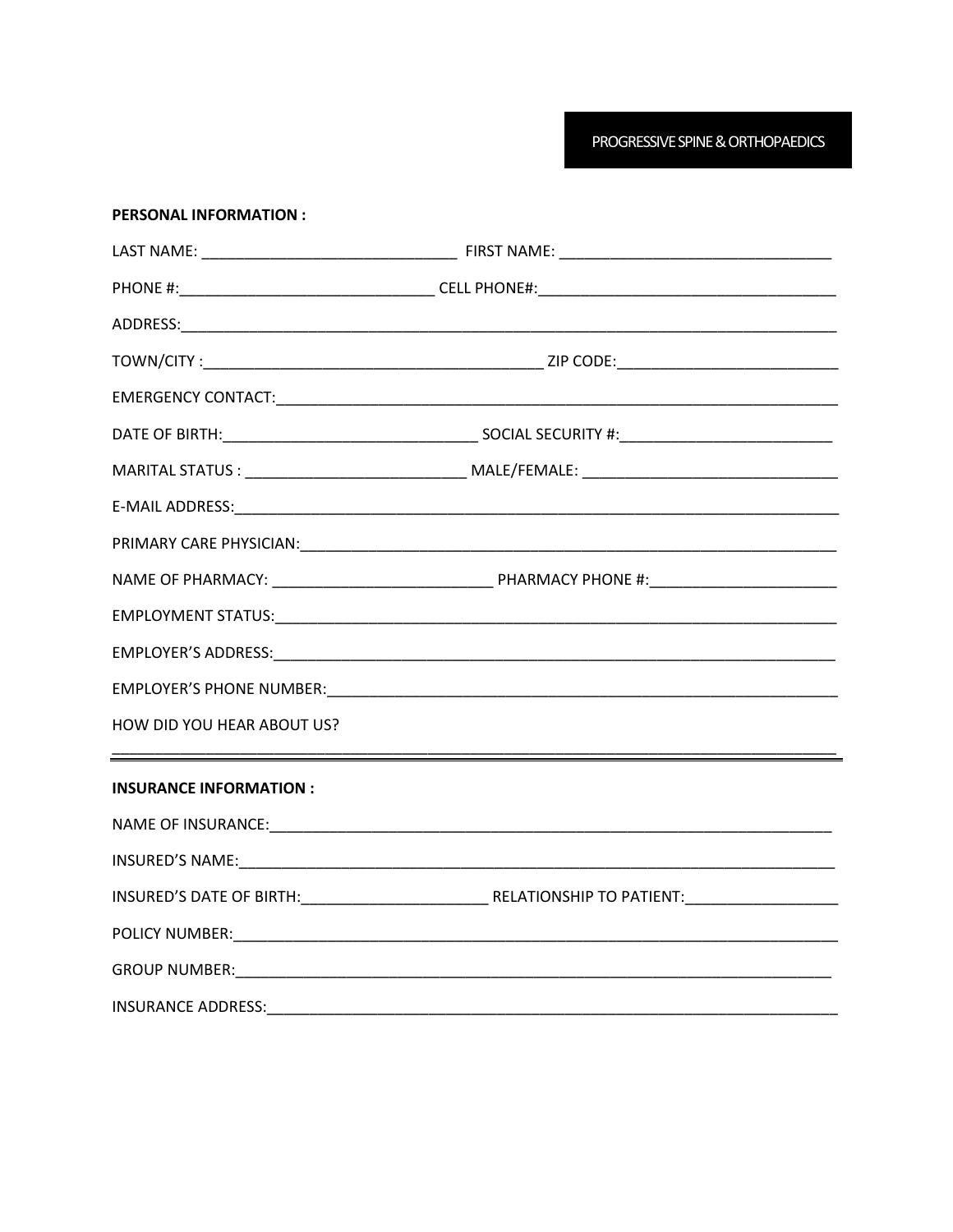| <b>WORKER'S COMPENSATION/ MOTOR VEHICLE ACCIDENT:</b> |  |
|-------------------------------------------------------|--|
|                                                       |  |
|                                                       |  |
|                                                       |  |
|                                                       |  |
|                                                       |  |
|                                                       |  |
| <b>ATTORNEY'S INFORMATION:</b>                        |  |
|                                                       |  |
|                                                       |  |
| PHONE NUMBER:                                         |  |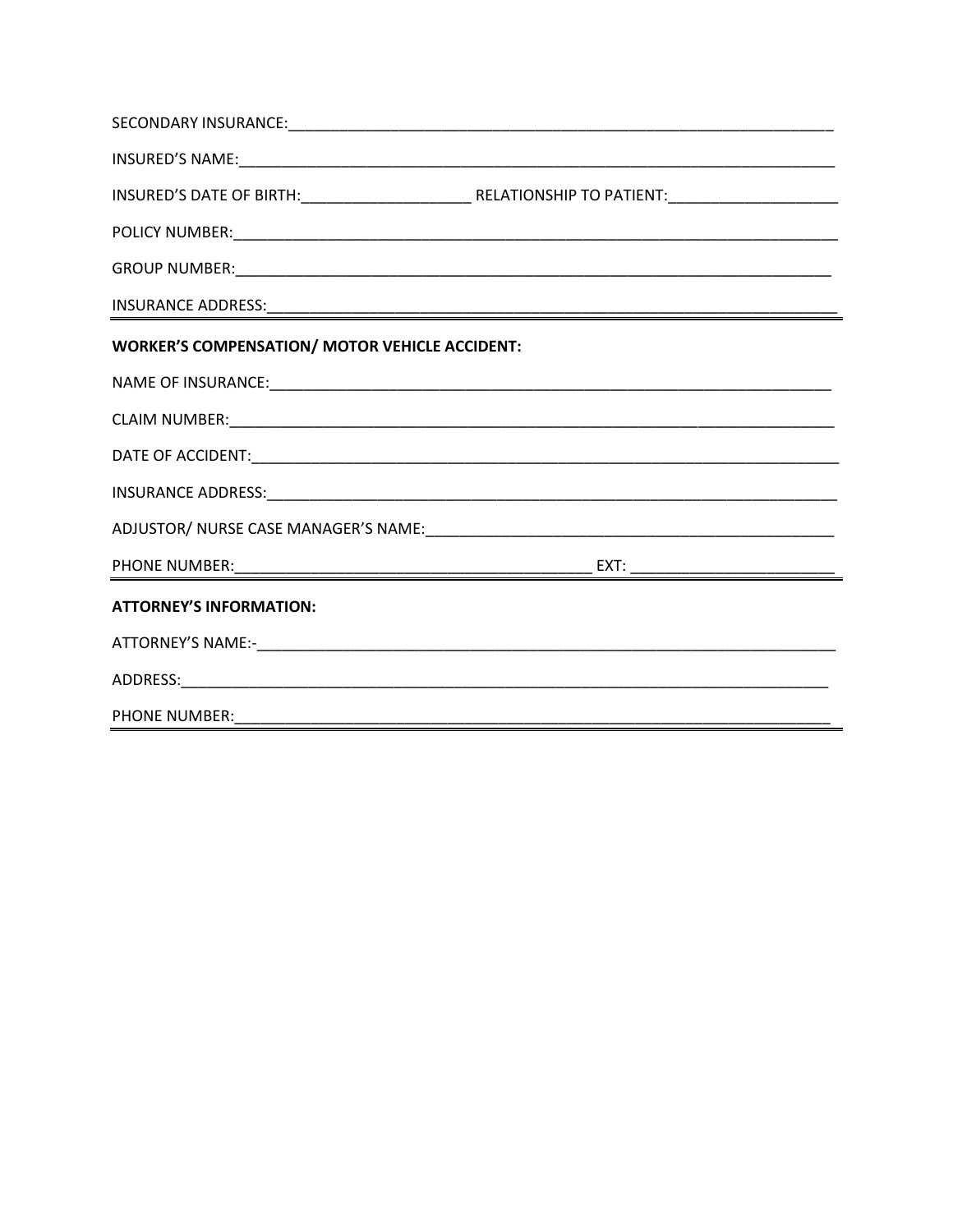## **MEDICAL HISTORY/ PERSONAL INFORMATION:**

| PLEASE CIRCLE ANY KNOWN MEDICAL CONDITION:                                        |  | <b>HYPERTENSION</b>  |                 | <b>LIVER DISEASE</b>           |  |  |  |  |
|-----------------------------------------------------------------------------------|--|----------------------|-----------------|--------------------------------|--|--|--|--|
|                                                                                   |  | <b>HEART DISEASE</b> | <b>DIABETES</b> |                                |  |  |  |  |
|                                                                                   |  | <b>ASTHMA</b>        | ANEMIA          |                                |  |  |  |  |
|                                                                                   |  | <b>GERD</b>          |                 | <b>OTHER:</b> ________________ |  |  |  |  |
|                                                                                   |  |                      |                 |                                |  |  |  |  |
|                                                                                   |  |                      |                 |                                |  |  |  |  |
|                                                                                   |  |                      |                 |                                |  |  |  |  |
|                                                                                   |  |                      |                 |                                |  |  |  |  |
|                                                                                   |  |                      |                 |                                |  |  |  |  |
|                                                                                   |  |                      |                 |                                |  |  |  |  |
|                                                                                   |  |                      |                 |                                |  |  |  |  |
| <b>DESCRIPTION OF INJURY/ACCIDENT:</b>                                            |  |                      |                 |                                |  |  |  |  |
|                                                                                   |  |                      |                 |                                |  |  |  |  |
|                                                                                   |  |                      |                 |                                |  |  |  |  |
|                                                                                   |  |                      |                 |                                |  |  |  |  |
|                                                                                   |  |                      |                 |                                |  |  |  |  |
| ARE YOU EXPERIENCING PAIN IN EITHER OF YOUR ARMS?________________________________ |  |                      |                 |                                |  |  |  |  |
|                                                                                   |  |                      |                 |                                |  |  |  |  |
| <b>PLEASE CIRCLE:</b>                                                             |  |                      |                 |                                |  |  |  |  |
| WHAT MAKES YOUR PAIN WORSE? SITTING STANDING WALKING LAYING                       |  |                      |                 |                                |  |  |  |  |
| WHAT MAKES YOUR PAIN BETTER? SITTING                                              |  | STANDING WALKING     |                 | LAYING                         |  |  |  |  |
| ON A ONE TO TEN SCALE HOW WOULD YOU RATE YOUR PAIN ON AN EVERY DAY BASIS?         |  |                      |                 |                                |  |  |  |  |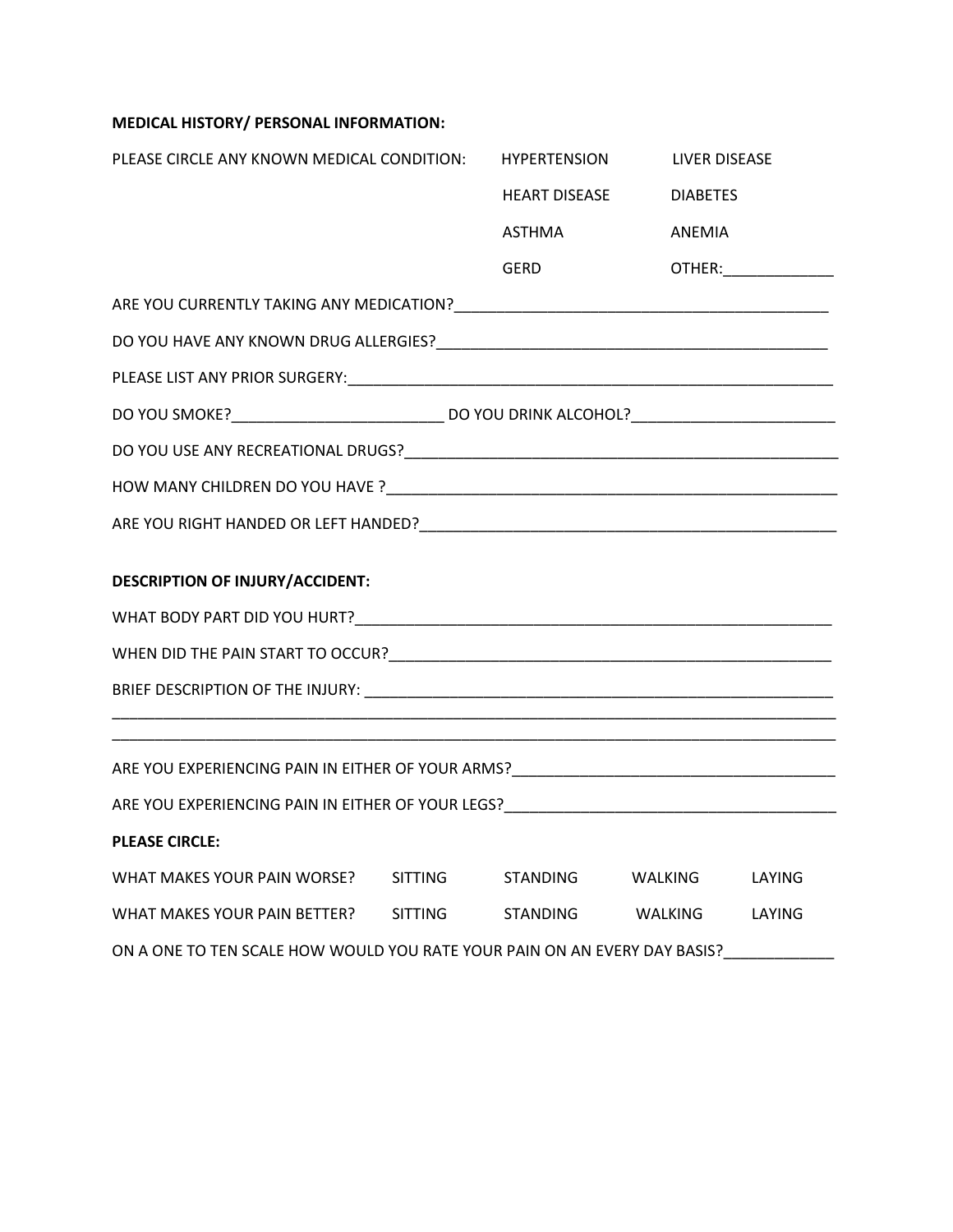Mark the area(s) on your body where you feel the described sensations. Use the appropriate symbols for areas of radiation (include all affected areas).